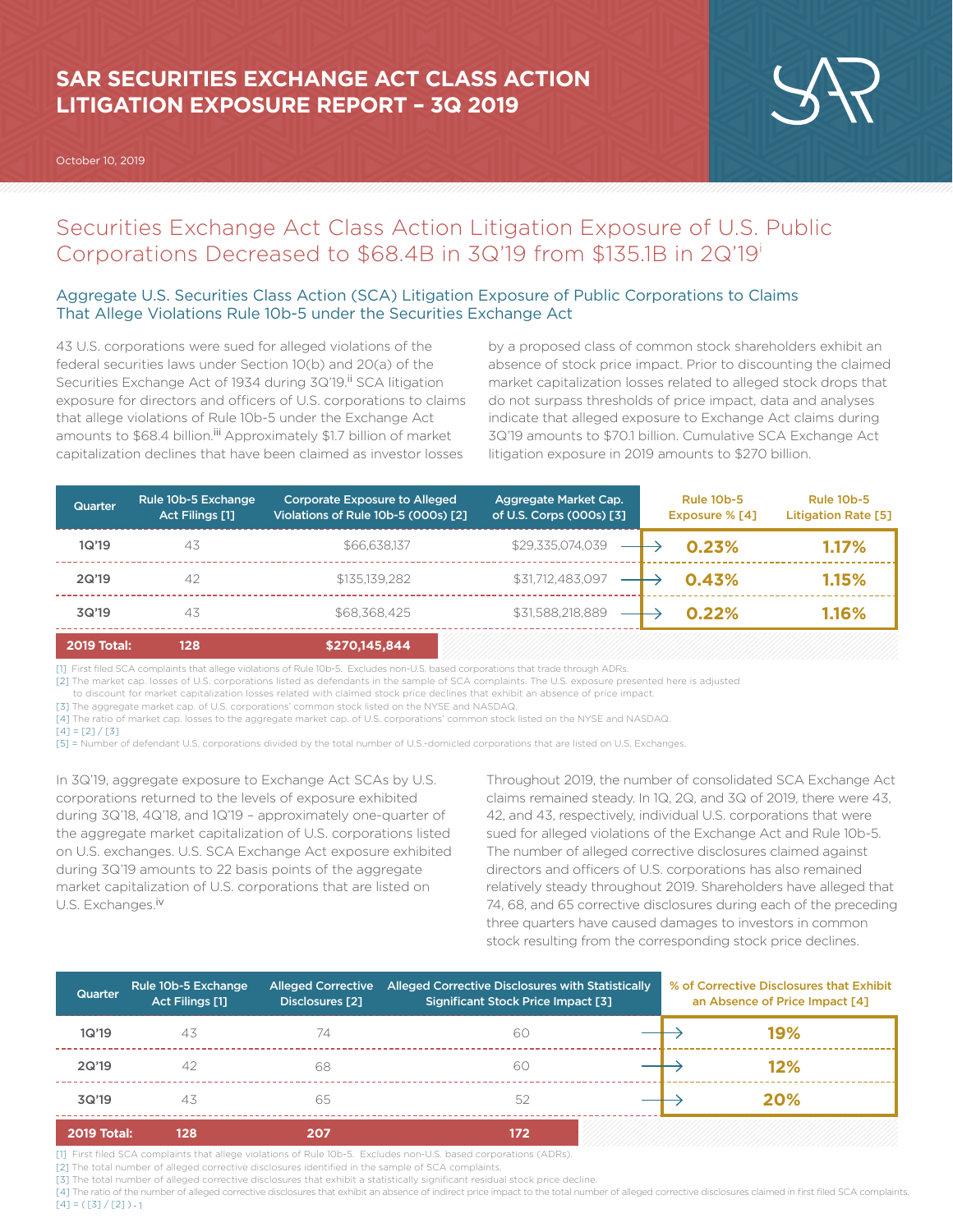During 3Q'19, SAR accounted for 57 SCAs that allege violations of Rule 10b-5 via 93 claimed corrective disclosures. YAfter consolidating the filed SCAs against individual corporations, SAR accounted for 43 filed claims. A total of 65 claimed corrective disclosures were alleged against 43 corporate defendants based on the first filed and identified SCA complaints.<sup>vi, vii</sup> Of the 65 corrective disclosures alleged during 3Q'19, 13 exhibit an absence of price impact (*Halliburton II*) in the corresponding stock price declines and do not meet the thresholds related with heightened pleading standards of loss causation (*Dura*).viii 20% of alleged stock price declines claimed in 43 SCAs against directors and officers exhibit an absence of price impact.<sup>ix</sup> This is indicative of a decrease in the quality of the Exchange Act SCAs filed in 3Q'19. In 2Q'19, 12% of alleged corrective disclosures did not surpass thresholds of price impact. In 3Q'19, that figure has *increased to 20%*.

### U.S. SCA Exposure of Large Cap Corporations<sup>x</sup>

The SCA Exchange Act litigation exposure of large cap corporations was \$56.1 billion during 3Q'19. This is a material decrease of 55%, or \$69 billion relative to 2Q'19. 13 large cap corporations were sued for alleged violations of Rule 10b-5 during 3Q'19 – an increase of 4. The average aggregate market capitalization of U.S. large cap corporations, according to the market capitalization range of the S&P500 Index during 3Q'19, was \$29.5 trillion.<sup>xi</sup> In 3Q'19, exposure to alleged violations of the Exchange Act by large cap corporations decreased to 19

basis points of the aggregate market capitalization of all publicly traded large cap corporations.

Large Cap Analysis: 3Q'19 shows an increase in the number of large cap corporations that have been sued, but a decrease in the claimed shareholder losses relative to 2Q'19. The Rule 10b-5 litigation rate of large cap corps increased by more than 40% during 3Q'19.

| <b>Quarter</b> | No. of Defendant<br><b>Corporations</b> | Defendants' 10b-5<br>Exposure (000s) | Aggregate Market Cap.<br>of Large Caps (000s) | <b>Rule 10b-5 Exposure</b><br>% of Large Caps | <b>Rule 10b-5</b><br><b>Litigation Rate</b> |
|----------------|-----------------------------------------|--------------------------------------|-----------------------------------------------|-----------------------------------------------|---------------------------------------------|
| 1Q'19          |                                         | \$57.424.639                         | \$27,146,931,803                              | 0.21%                                         | 2.08%                                       |
| 2Q'19          |                                         | \$125,410,639                        | \$29.531.839.268                              | 0.42%                                         | 1.01%                                       |
| 3Q'19          |                                         | \$56,074,874                         | \$29.497.110.880                              | 0.19%                                         | 1.43%                                       |

#### Exposure of U.S. Large Cap Corporations to Alleged Violations of the Exchange Act

## U.S. SCA Exposure of Mid Cap Corporations<sup>xii</sup>

The SCA Exchange Act litigation exposure of mid cap corporations was \$6.9 billion during 3Q'19. This is a increase of 18.6%, or \$1.1 billion relative to 2Q'19. 13 mid cap corporations were sued for alleged violations of Rule 10b-5 during 3Q'19. The average aggregate market capitalization of U.S. mid cap corporations, according to the market capitalization range of the S&P MidCap 400 Market Index during 3Q'19, was \$1.38 trillion.<sup>xiii</sup> In 3Q'19, exposure to alleged violations of the Exchange Act by mid cap corporations increased to 50 basis

points of the aggregate market capitalization of all U.S. mid cap corporations listed on U.S. Exchanges. This is an increase of 10 basis points relative to 2Q'19.

Mid Cap Analysis: 3Q'19 is the second consecutive quarter that a greater number of U.S. mid cap corporations have been targeted for alleged violations of the Exchange Act. The Rule 10b-5 litigation rate of mid cap corporations increased by 20% in 3Q'19.

| <b>Quarter</b> | No. of Defendant<br><b>Corporations</b> | Defendants' 10b-5<br>Exposure (000s) | Aggregate Market Cap.<br>of Mid Caps (000s) | Rule 10b-5 Exposure<br>% of Mid Caps | <b>Rule 10b-5</b><br><b>Litigation Rate</b> |
|----------------|-----------------------------------------|--------------------------------------|---------------------------------------------|--------------------------------------|---------------------------------------------|
| 1Q'19          |                                         | \$6.156.614                          | \$1,453,996,413                             | 0.42%                                | 1.21%                                       |
| 2Q'19          |                                         | \$5,829,053                          | \$1,450,236,718                             | 0.40%                                | 1.69%                                       |
| 3Q'19          |                                         | \$6.913.547                          | \$1,381,486,227                             | 0.50%                                | 2.02%                                       |

#### - Exposure of U.S. Mid Cap Corporations to Alleged Violations of the Exchange Act  $\cdot$

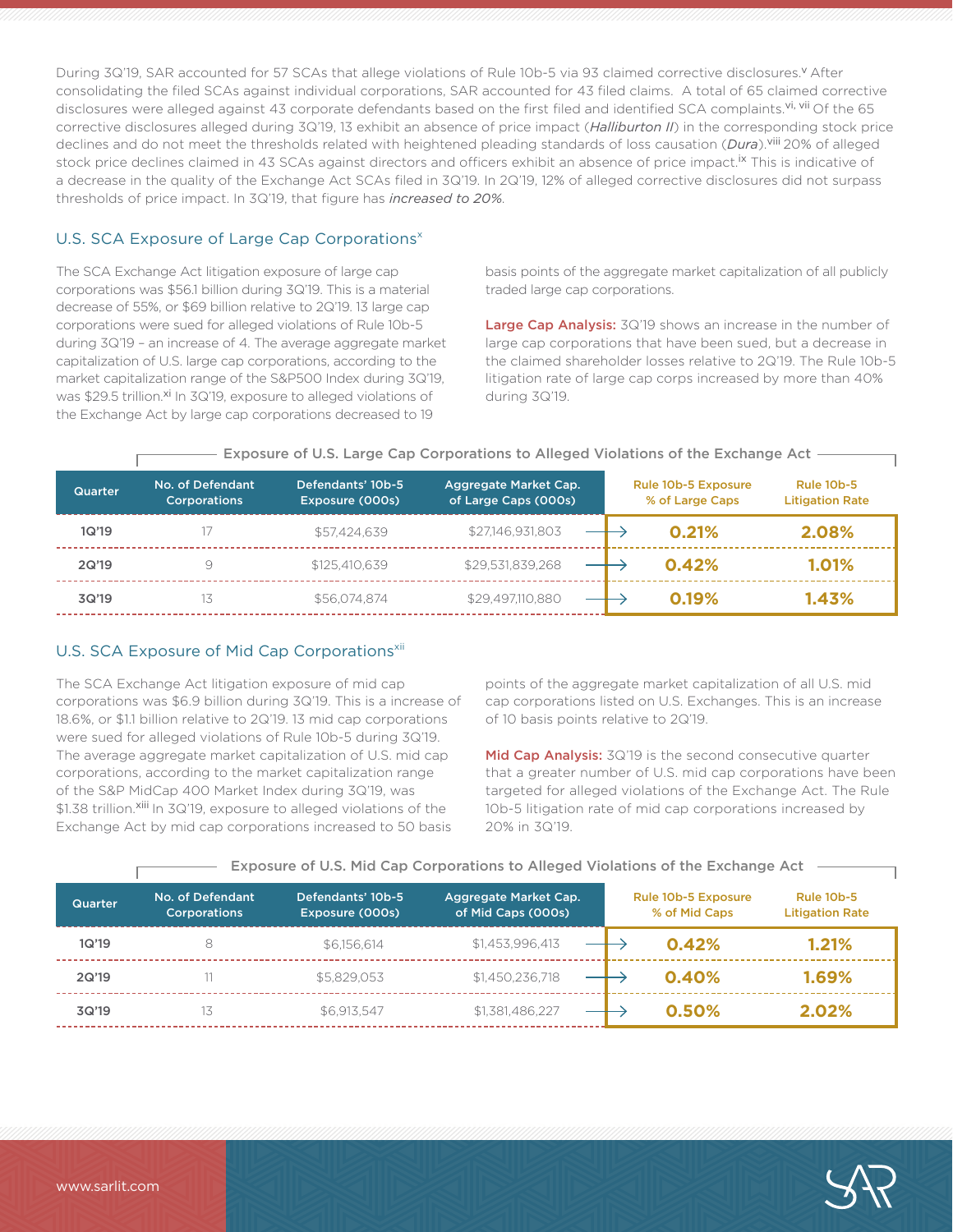## U.S. SCA Exposure of Small Cap Corporationsxiv

The SCA Exchange Act litigation exposure of small cap corporations increased to \$5.4 billion in 3Q'19 from \$3.9 billion in 2Q'19. That is a notable increase of 38%, or close to a billion and half relative to 2Q'19. The average aggregate market capitalization of U.S. small cap corporations, according to the market capitalization range of the S&P SmallCap 600 Market Index during 3Q'19, was \$710 billion.<sup>xv</sup> In 3Q'19, exposure to alleged violations of the Exchange Act by U.S. small cap corporations listed on U.S. Exchanges was 76 basis points of

the aggregate market capitalization of all publicly traded small cap corporations. This is an increase of 22 basis points relative to 2Q'19 and 34 basis points relative to 1Q'19.

Small Cap Analysis: 3Q'19 affirms the trend of increasing SCA Exchange Act litigation exposure of small cap corporations. Between 1Q'19 and 3Q'19 exposure has increased by \$2.3 billion and amounts to three quarters of a percent of aggregate small cap market cap.

| <b>Quarter</b> | No. of Defendant<br><b>Corporations</b> | Defendants' 10b-5<br>Exposure (000s) | Aggregate Market Cap.<br>of Small Caps (000s) | <b>Rule 10b-5 Exposure</b><br>% of Small Caps | <b>Rule 10b-5</b><br><b>Litigation Rate</b> |
|----------------|-----------------------------------------|--------------------------------------|-----------------------------------------------|-----------------------------------------------|---------------------------------------------|
| 1Q'19          | 18                                      | \$3.056.884                          | \$734.145.823                                 | 0.42%                                         | 0.82%                                       |
| 2Q'19          | 22                                      | \$3,899.590                          | \$730.407.111                                 | 0.53%                                         | 1.04%                                       |
| 3Q'19          |                                         | \$5,380,004                          | \$709,621,783                                 | 0.76%                                         | 0.79%                                       |

#### $-$  Exposure of U.S. Small Cap Corporations to Alleged Violations of the Exchange Act  $-$

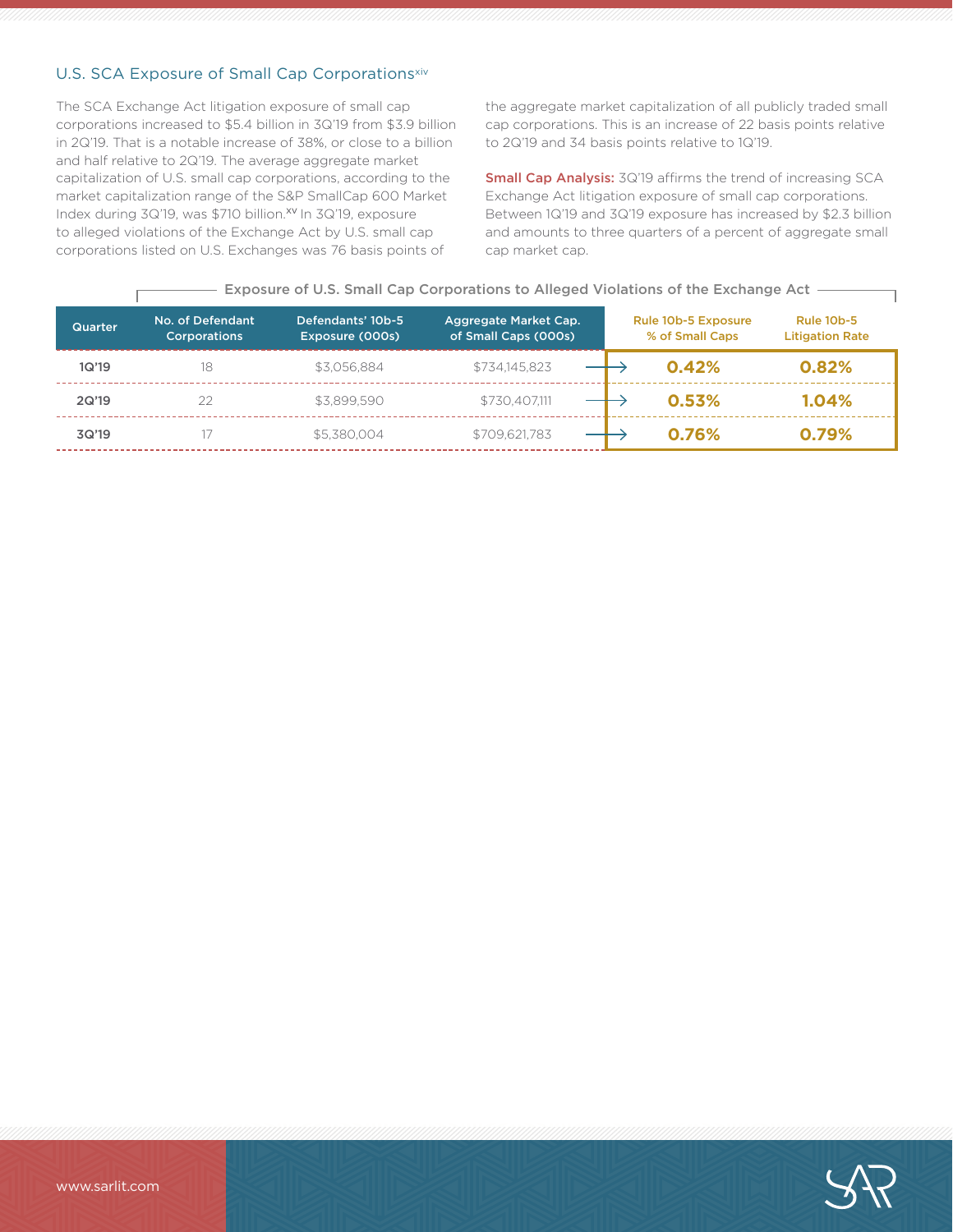#### U.S. SCA Exposure by Industry Segment

Out of the 43 SCA Exchange Act claims filed in 3Q'19, 17 (or 40%) were filed against Pharma/Biotech and Software companies. The three sectors that suffered the greatest exposure to SCA Exchange Act litigation based on alleged market capitalization losses, are Software, Industrials, and Health Care. The 3Q'19 exposure in these three sectors to SCA Exchange Act litigation amounts to \$51 billion after discounting claimed stock price declines that do not surpass price impact thresholds.

Exchange Act SCA claims filed against Financial Institutions, Hardware / Semiconductor, Material, and Media indicate that all of the claimed shareholder losses in 3Q'19 surpass thresholds of stock price impact. SCA Exchange Act litigation exposure in these sectors amounts to \$8 billion, or 11%, or aggregate exposure.

Exchange Act SCA claims filed in Pharma / Biotech and Industrials have the highest amount of alleged shareholders losses that do not surpass thresholds of price impact. Exposure in these two sectors amounts to \$25.3 billion, of which \$1.4 billion (6%) do not surpass thresholds of price impact.

| U.S. SCA Exchange Act Class Action Litigation Exposure by Industry Segment - |                                                                                |                                       |                                                                                   |                                                                                 |  |  |
|------------------------------------------------------------------------------|--------------------------------------------------------------------------------|---------------------------------------|-----------------------------------------------------------------------------------|---------------------------------------------------------------------------------|--|--|
| <b>Industry Sector [1]</b>                                                   | <b>Corporate Exposure to</b><br><b>Alleged Violations of</b><br>Rule 10b-5 [2] | Rul 10b 5 exchange act<br>filings [3] | Market Cap. Losses that<br><b>Exhibit an Absence of Stock</b><br>Price Impact [4] | % of Market Cap. Losses<br>that Exhibit an Absence<br>of Stock Price Impact [5] |  |  |
| <b>Energy</b>                                                                | \$382,267                                                                      | 3                                     | \$0                                                                               | 0%                                                                              |  |  |
| <b>Financial</b>                                                             | 1,321,332                                                                      | 3                                     | $\bigcirc$                                                                        | 0%                                                                              |  |  |
| <b>Hardware and Semiconductor</b>                                            | 3,320,789                                                                      | 2                                     | $\bigcirc$                                                                        | 0%                                                                              |  |  |
| <b>Health Care</b>                                                           | 11.191.069                                                                     | 5                                     | 12.392                                                                            | 0%                                                                              |  |  |
| <b>Industrial</b>                                                            | 19,669,284                                                                     | 3                                     | 1,124,032                                                                         | 6%                                                                              |  |  |
| <b>Materials</b>                                                             | 2,706,730                                                                      | $\mathcal{P}$                         | $\bigcirc$                                                                        | O%                                                                              |  |  |
| <b>Media</b>                                                                 | 578,487                                                                        | 2                                     | $\bigcirc$                                                                        | 0%                                                                              |  |  |
| <b>Pharma/Biotech</b>                                                        | 5.676.817                                                                      | 10                                    | 313.245                                                                           | 6%                                                                              |  |  |
| <b>Real Estate</b>                                                           | 135,752                                                                        | 1                                     | 23,832                                                                            | 18%                                                                             |  |  |
| <b>Retail and Consumer Products</b>                                          | 3.911.591                                                                      | 5                                     | 186.078                                                                           | 5%                                                                              |  |  |
| Software                                                                     | 21,188,090                                                                     | 7                                     | 54,204                                                                            | 0%                                                                              |  |  |
| <b>Telecom</b>                                                               | 0                                                                              | $\circ$                               | $\bigcirc$                                                                        | 0%                                                                              |  |  |
|                                                                              |                                                                                |                                       |                                                                                   |                                                                                 |  |  |

3Q 2019 Total: \$70,082,209 \$1,713,784 43 2.4%

[1] Industry sector is based on the defendant corporation's GICS code.

[2] Unadjusted market cap. losses of U.S. corporations listed as defendants in the sample of SCAs.

[3] First filed SCA complaints that allege violations of Rule 10b-5. Excludes non-U.S. based corporations (ADRs).

[4] Market cap. losses that correspond with alleged corrective disclosures that exhibit an absence of stock price impact.

 $[5] = [4]/[2]$